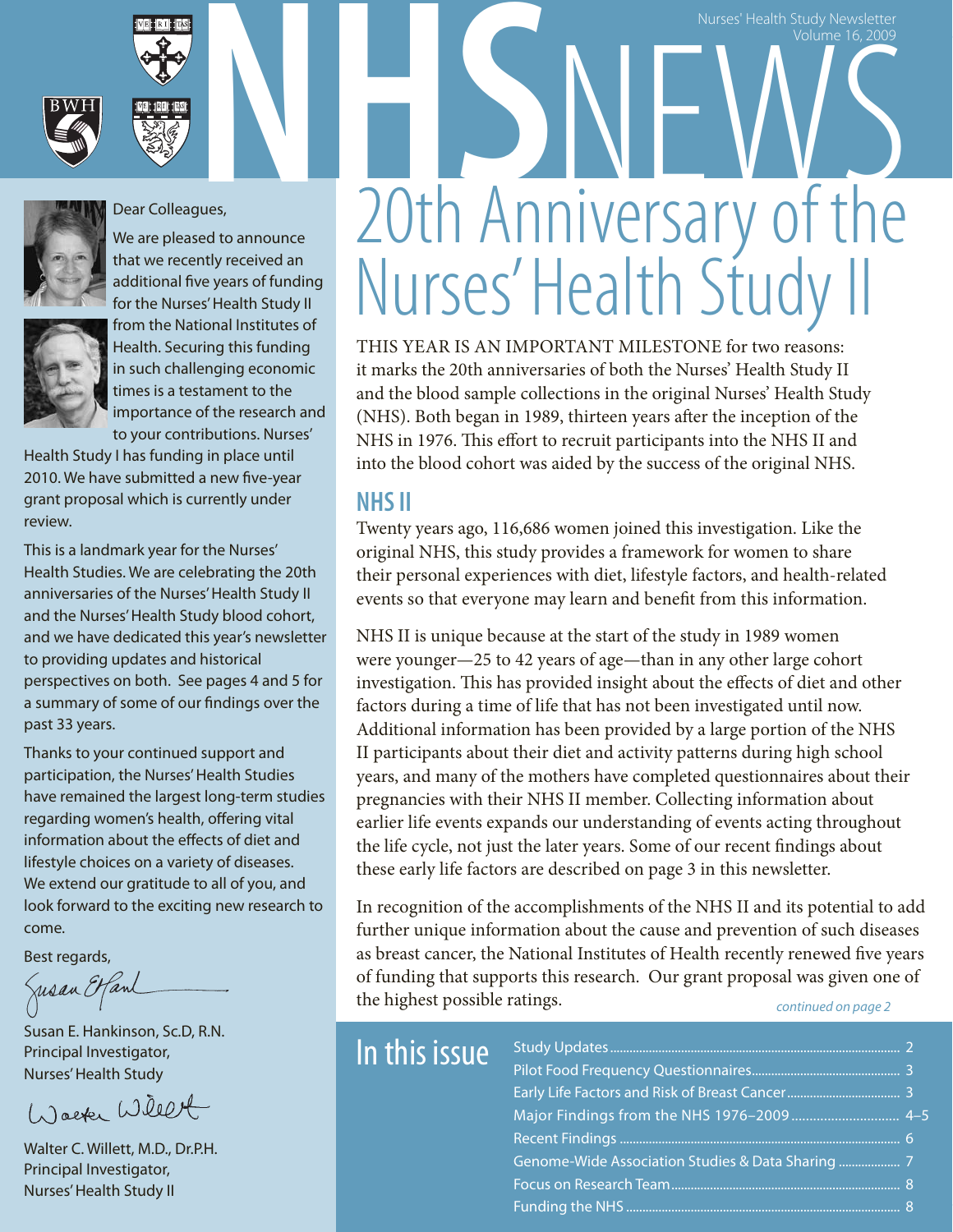*continued from page 1*

#### **Blood Sample Collections**

In addition to the 20th anniversary of NHS II, we are also celebrating the 20th anniversary of blood sample collections among NHS participants. Over the past twenty years, these samples have contributed enormously to a wide range of projects. By studying levels of vitamin D in the blood, for example, we have found that low vitamin D levels are associated with an increased risk of colon and possibly breast cancers, as well as hypertension.

In another study, we used plasma from women who developed breast cancer as well as a subset of women who did not. We found that higher estrogen and testosterone levels are associated with an increased risk of breast cancer. We are now assessing whether these analyses might be useful in helping women decide whether or not to use chemoprevention (e.g., tamoxifen) to decrease their risk of breast cancer.

Blood samples have also been used to help us determine how genetic variation, as well as the combination of genetic make-up and a person's lifestyle, can influence risk of chronic diseases such as cancer and heart disease. In addition, the second set of samples provided ten years ago will allow us to assess any specific blood marker twice over the course of many years to see when



*Research Assistant Cristian Jimenez removes a rack of frozen blood samples from the liquid nitrogen freezer.*

in life it may be most strongly associated with disease risk. Without the use of these blood samples our research would certainly be limited.

#### **Thank you**

This anniversary is a time for celebration; every member should feel proud about what she has contributed to the knowledge gained from the study, because it benefits countless women and their daughters around the globe. None of this work would have been possible without your incredible commitment to participating in these studies. Further, your contributions will multiply as our understanding of ways to promote health and well-being continues to unfold in the coming years. NHS

## STUDY UPDATES

#### **NHS III**

As we described last year, we are planning to start a new phase of the Nurses' Health Studies by enrolling a new cohort of RNs and LPNs between the ages of 22 and 42 years: the Nurses' Health Study III. We have been testing multiple strategies to reach nurses who might be eligible to join this study in order to maximize the impact of our recruitment efforts. Some of you helped us in our last pilot evaluation by personally inviting other nurses who might be interested in joining the new study. This has been the most successful strategy for enrolling new participants, and will be a big part of our recruitment efforts when we begin full-scale enrollment later in 2009. We'll let you know when we are ready to ask for your help. For now, we have one final pilot under way and after that we hope to be ready to start enrolling new participants in this primarily web-based study.

#### **GUTS**

The Growing Up Today Study (GUTS) has had another productive year. Six articles were published and two more are currently in press. The topics of those papers range from weight gain to alcohol, acne, and disordered eating. In addition, projects on food allergies, asthma, stress response, and genetics are currently ongoing. This broad range of topics reflects the ability of GUTS to address many of the important health issues of adolescents and young adults. GUTS has become a unique database, like the Nurses' Health Studies, that can capture trends in behaviors and exposures over time and can link these to later onset of disease.

This year almost 80% of GUTS questionnaires were completed online, highlighting the need for us to make sure we have current e-mail addresses for our participants. The rates for completing the

questionnaire online are much lower in GUTS II, due to challenges maintaining current e-mail addresses for many of the GUTS II participants. As ever, we appreciate your help in keeping our databases current. And we appreciate your continued encouragement on our behalf, helping your children understand the long-term payoff of completing their questionnaires.

#### **Shift Work Assessment**

questions as thoroughly as possible. NHS With research indicating the possible carcinogenicity of night shift work, the World Health Organization is convening a group of experts to help provide occupational advice for night workers. As part of this effort, we will include a detailed lifetime shift work history assessment on our 2009 Nurses' Health Study II questionnaire, and hope that many of you will help us with our further studies by completing these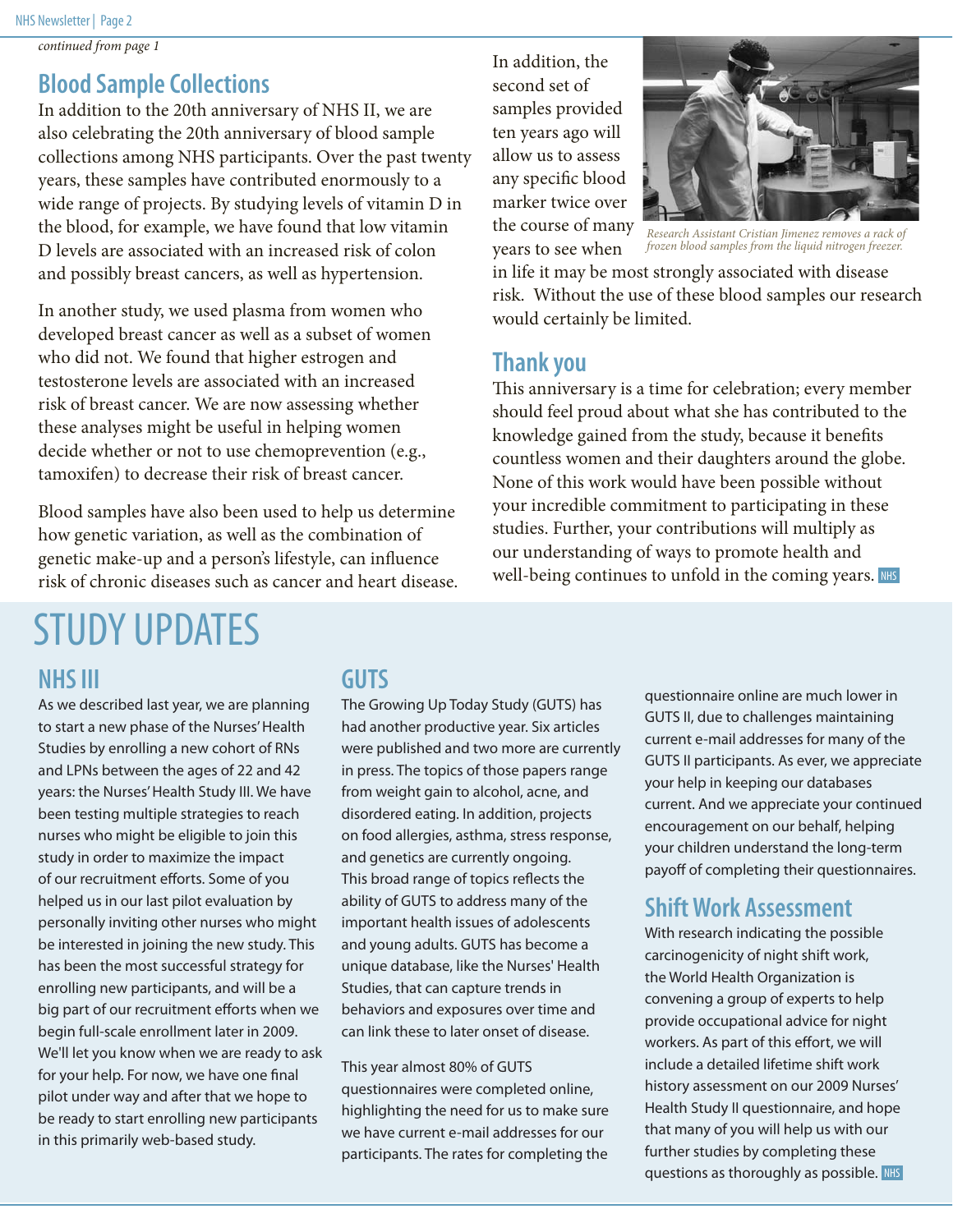*To search for publications discussed in these articles, or any paper that has been published from the Nurses' Health Studies, use the search box in our publications list at www.NursesHealthStudy.org (Click on General Information » Publication Archive).*

### Pilot Food Frequency **Questionnaires**

Have you ever wondered how we keep the NHS food frequency questionnaires (FFQ) up-to-date with all the latest changes



in the marketplace? New and reformulated foods are constantly being introduced. To keep up with these changes, a team of Harvard research dietitians develop a pilot FFQ to track new foods consumed by nurses.

Every four years, 800 Nurses' Health Study and NHS II participants are randomly selected to take part in the pilot study. The pilot questionnaire we send to you is updated each cycle; we start that process by visiting grocery stores to assess the new products on the market and the new ingredients being added to foods. We look at the amount of shelf space used for these items and then conduct further market research on the product's top brands. We then create a pilot FFQ with questions related to the foods that we would like more information about. For example, the most recent pilot questionnaire asked about new dairy products with added fiber, omega-3 whole grain-added food items, and many other foods and beverages we plan to study.

When we receive the pilot questionnaires, we then analyze the frequency of consumption and the reported serving sizes. We use these results to define the nutrient profiles of food items on the most recently answered NHS FFQ to represent what women are actually eating. This helps us to make behind-the-scenes programming changes to more accurately define the nutrient intake reported on the questionnaires. The results are also used in the development of the next FFQ, to add important new items and remove existing foods that are no longer widely used. NHS

## Early Life Factors and Risk of Breast Cancer

Epidemiologic investigations conducted by our group and others have suggested that during childhood and early adult life breast tissue is particularly sensitive to factors that influence the likelihood of developing cancer many years later. For example, if the breast is exposed to multiple x-rays or other types of radiation during this early period, the risk of breast cancer rises steadily with higher doses, but after age 40 radiation has little effect. Also, we have seen that being overweight before age 20 is paradoxically associated with a reduced risk of breast cancer for the rest of a woman's life, although subsequent weight gain and becoming overweight after menopause increases risk of breast cancer in these later years. These findings led us to develop sets of questions focusing on diet and physical activity during the high school years. We included these in our 1997/1998 NHS questionnaires. In addition, to assess the validity of the recalled dietary data, we invited a sample of mothers of NHS II participants to also complete a questionnaire about the high school diets of their NHS II daughters; strong correlation between the mother-daughter reports supported the validity of our dietary data.

We have now begun to examine the relation of high school diet and activity patterns to subsequent risk of breast cancer. We have seen that higher intake of red meat during the high school years is related to a greater risk of premenopausal breast cancer. Also, higher levels of physical activity during high school were associated with lower risk of breast cancer before menopause. This is particularly important, as many schools do not include regular physical activity in the curriculum, and many girls are now quite inactive during these years. During the continuation of the NHS II we plan to examine the relationships of high school diet and physical activity in greater detail as our findings to date support this as a particularly critical period of life for the prevention of breast cancer. NHS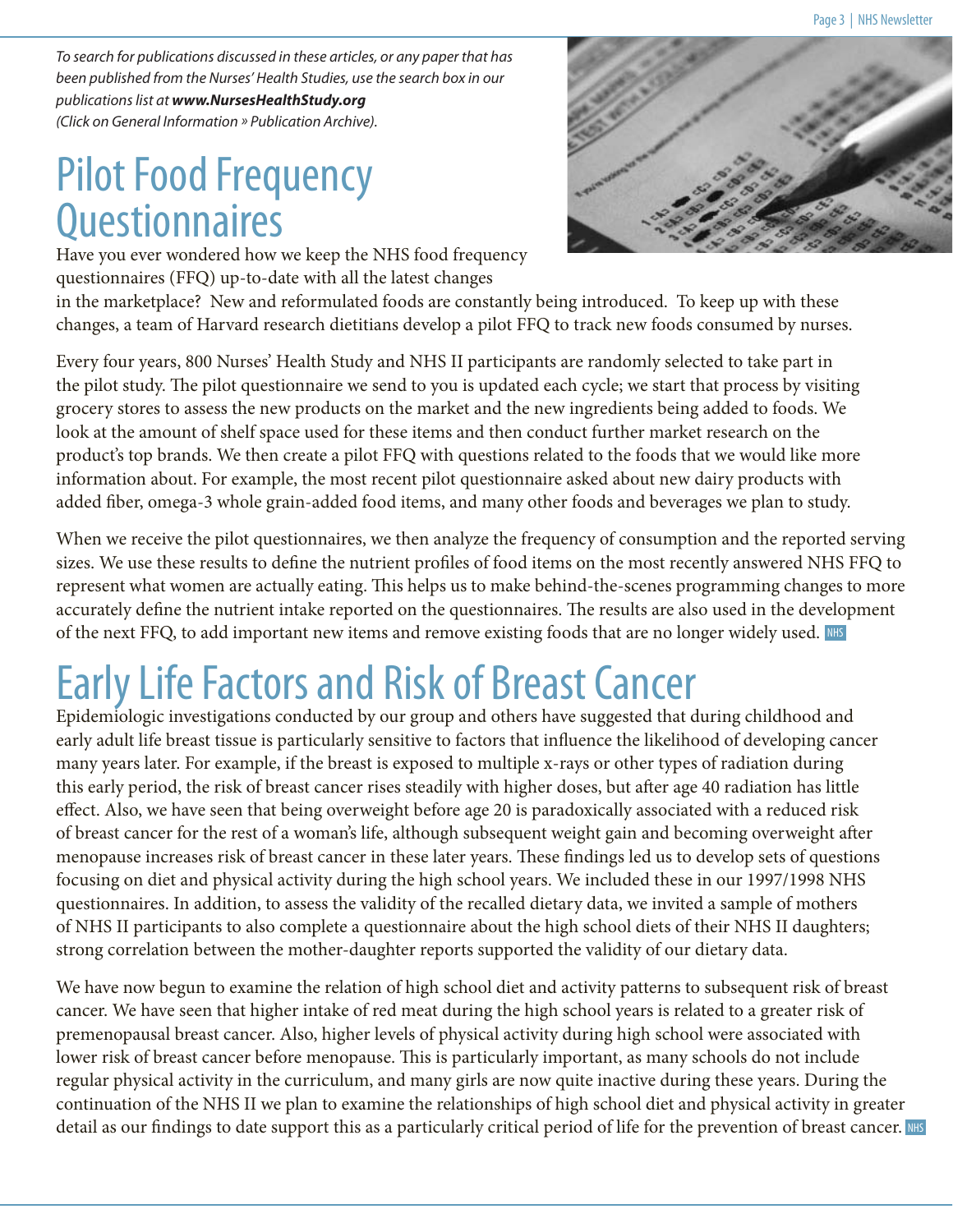## Major Findings from the Nurses'

|                                   | <b>Breast cancer</b>                                                                                                              | Coronary heart disease<br>(CHD)/Stroke                                                                                                                                                                                             | Colon cancer                                                                                                                                 |
|-----------------------------------|-----------------------------------------------------------------------------------------------------------------------------------|------------------------------------------------------------------------------------------------------------------------------------------------------------------------------------------------------------------------------------|----------------------------------------------------------------------------------------------------------------------------------------------|
| Smoking                           | No relation with past or<br>current smoking.                                                                                      | Strong positive association<br>with CHD and stroke; risk<br>reduced within 2-4 years<br>of smoking cessation.                                                                                                                      | Increases risk of colon cancer.                                                                                                              |
| Oral<br>Contraceptives            | Current use increases risk.<br>Past use no association.                                                                           | Current use increases risk.<br>Past use no association.                                                                                                                                                                            | Reduces risk of colon cancer.                                                                                                                |
| Postmenopausal<br><b>Hormones</b> | More than 5 years of estrogen plus<br>progestins increases risk. More<br>than 10 years of estrogen<br>alone increases risk.       | Current use increases risk of<br>stroke. Current use among<br>recently menopausal women<br>may reduce the risk of CHD.                                                                                                             | Reduces risk of colon cancer.                                                                                                                |
| Obesity                           | Increases risk among<br>postmenopausal women.<br>Weight loss after menopause is<br>associated with reduced risk.                  | Strong positive relationship<br>between weight (BMI) and<br>risk of CHD as well as stroke.<br>Weight gain after age 18 increases<br>risk of stroke and CHD.                                                                        | Increases risk of colon cancer.                                                                                                              |
| Alcohol                           | One or more drinks per<br>day increases risk.                                                                                     | Moderate alcohol intake<br>reduces the risk of CHD.                                                                                                                                                                                | Two or more drinks per<br>day increases risk.                                                                                                |
| Diet                              | Higher intake of red<br>meat increases risk of<br>premenopausal breast cancer.                                                    | A Mediterranean-type diet<br>reduces risk of incident CHD<br>and stroke. Fish intake reduces<br>risk of stroke. Nut and whole-<br>grain consumption reduces risk<br>of CHD. Refined carbohydrates<br>and trans fats increase risk. | Higher intakes of folate,<br>vitamin B6, calcium and<br>vitamin D reduces risk. High<br>intake of red and processed<br>meats increases risk. |
| <b>Physical Activity</b>          | Physical activity (>3 hours/<br>week) reduces risk.                                                                               | Physical activity, including<br>walking, reduces risk of<br>CHD and stroke.                                                                                                                                                        | Physical activity reduces risk.                                                                                                              |
| Other Exposures                   | Family history of breast cancer,<br>high breast density, high<br>circulating hormone levels, and<br>shift work all increase risk. | Snoring is associated with a<br>modest but significantly increased<br>risk of CHD and stroke.                                                                                                                                      | Aspirin reduces risk after 10<br>years of use. Family history<br>increases risk up to four-fold<br>for women younger than 50.                |

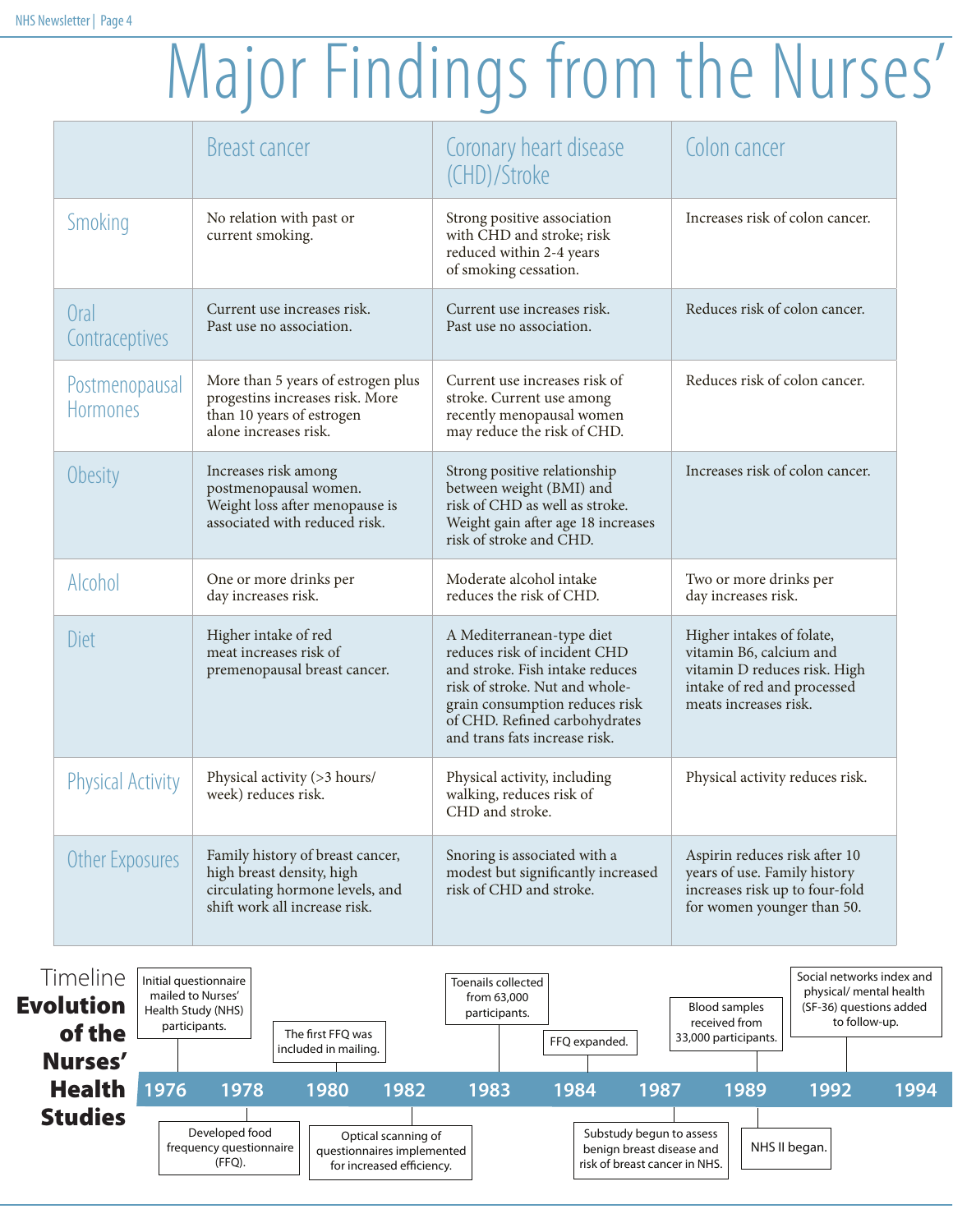## Health Studies 1976-2009

|                                   | Hip fracture                                                                                                                                                                                                      | Cognitive function                                                                                                           | Eye diseases                                                                                                                            |
|-----------------------------------|-------------------------------------------------------------------------------------------------------------------------------------------------------------------------------------------------------------------|------------------------------------------------------------------------------------------------------------------------------|-----------------------------------------------------------------------------------------------------------------------------------------|
| Smoking                           | Increases risk of hip fracture<br>for current smokers. Risk<br>increases with greater number<br>of cigarettes smoked per day.                                                                                     | Not examined.                                                                                                                | Increases risk of cataracts<br>and "wet" AMD (the most<br>severe form of Age-related<br>Macular Degeneration).                          |
| Oral<br>Contraceptives            | Not examined.                                                                                                                                                                                                     | Not examined.                                                                                                                | Reduces risk of "wet" AMD.                                                                                                              |
| Postmenopausal<br><b>Hormones</b> | Reduces risk of hip fracture<br>for current users.                                                                                                                                                                | No relation to cognitive function.                                                                                           | Current use reduces risk<br>of high tension glaucoma<br>and "wet" AMD.                                                                  |
| Obesity                           | Strong protection against hip<br>fracture, in large part due to<br>extra padding around the hips.                                                                                                                 | Not examined.                                                                                                                | Increases risk of<br>cataracts and AMD.                                                                                                 |
| Alcohol                           | High consumption increases<br>the risk of hip fracture.<br>However, low or moderate<br>consumption is associated<br>with greater bone density.                                                                    | Moderate intake $(\frac{1}{2} - 1)$<br>serving per day) reduces risk<br>of cognitive impairment.                             | No relation to age-<br>related eye diseases.                                                                                            |
| Diet                              | Reduction of risk with calcium<br>supplement use among<br>women with low calcium<br>diets; higher dietary calcium<br>intake has no effect. Vitamin<br>D intake reduces risk and<br>retinol intake increases risk. | Higher vegetable intake, especially<br>green leafy vegetables, reduces<br>risk of cognitive impairment.                      | Some antioxidants reduce risk<br>of cataracts and AMD. Higher<br>intake of fish may reduce<br>risk of cataracts and AMD.                |
| <b>Physical Activity</b>          | More physical activity,<br>including walking, reduces<br>risk of hip fracture.                                                                                                                                    | Moderate physical activity reduces<br>risk of cognitive impairment.                                                          | No relation to age-<br>related eye diseases.                                                                                            |
| Other Exposures                   | Diabetes increases risk of hip<br>fracture. Increasing years spent<br>working rotating night shifts<br>increases risk of hip fracture.                                                                            | Type 2 diabetes and higher<br>levels of insulin even in women<br>without diabetes increases risk<br>of cognitive impairment. | Diabetes increases risk of<br>glaucoma and cataracts.<br>Positive family history and<br>African heritage increases<br>risk of glaucoma. |

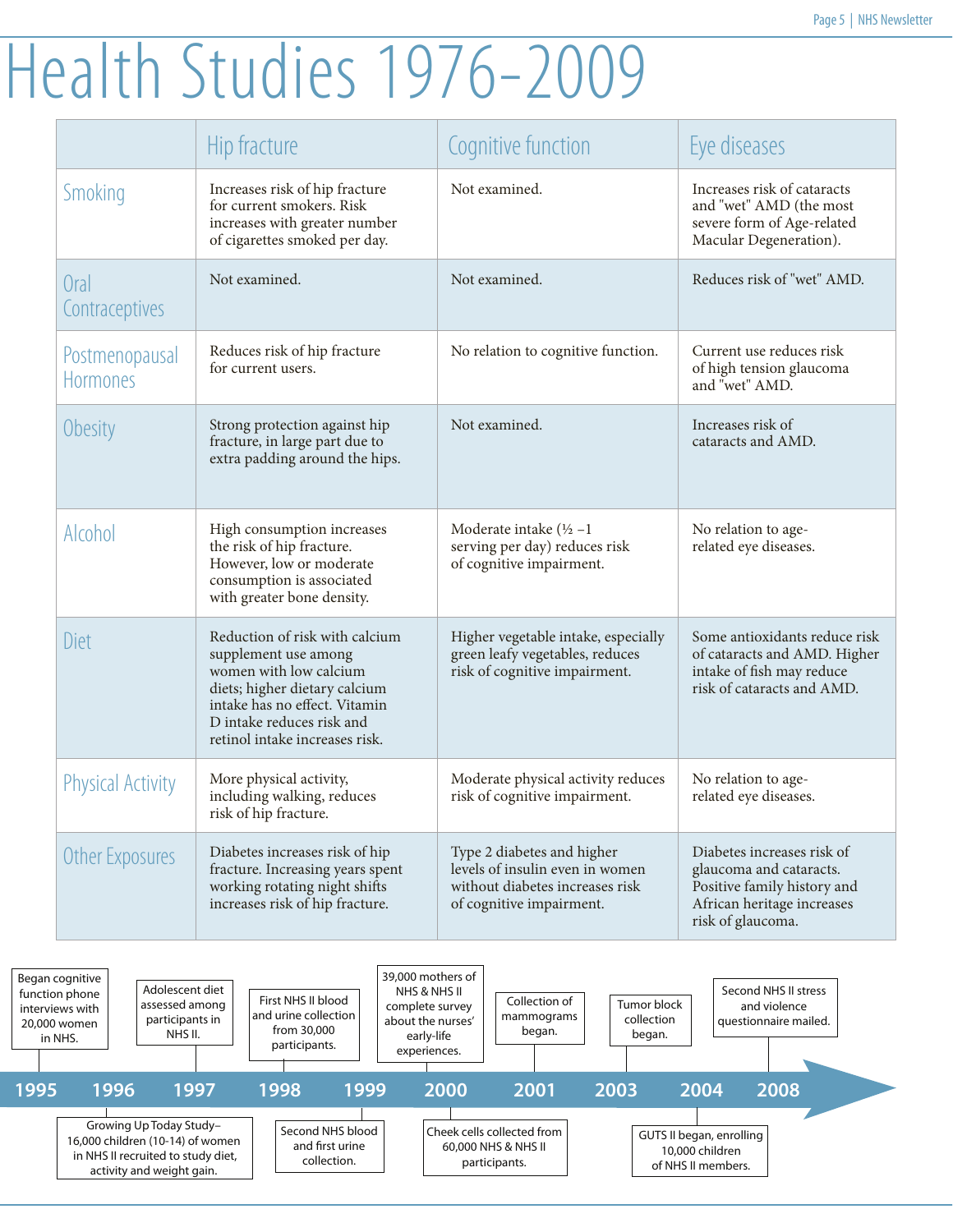

#### **Aspirin and Colon Cancer**

We have previously shown that aspirin reduces the risk of precancerous colorectal polyps as well as colorectal cancer. Aspirin specifically reduces the risk of a type of colorectal cancer that has an excess of a protein called cyclooxygenase-2 (COX-2). In our most recent work, we extended our findings to assess whether aspirin influences survival after diagnosis with this particular form of colorectal cancer, and if such survival differences varied according to the extent of COX-2 expression. Our results suggest that use of aspirin after diagnosis of colorectal cancer may improve survival from the disease, particularly among those whose primary tumors overexpress COX-2. Thus, aspirin may influence the biology of established colorectal tumors in addition to preventing their occurrence. Ultimately, we hope to determine who may benefit the most from treatment with aspirin. (Chan et al. *N Engl J Med*. 2007;356(21):2131-42)

#### **New Risk Factors for Hypertension**

High blood pressure affects over 60 million individuals in the U.S. and is one of the leading causes of preventable death in women. We have studied several new risk factors that predict the development of high blood pressure in the Nurses'

## Recent Findings

Health Studies, including blood levels of vitamin D, uric acid and fasting insulin, and urine levels of albumin. Nurses with blood levels of vitamin D less than 30 ng/ml (the definition of insufficiency) were 47% more likely to develop high blood pressure; this suggests other roles for vitamin D in addition to bone health. We also measured fasting levels of uric acid, insulin, and albumin excretion in urine in nurses with normal blood pressure. Those women whose levels were in the highest compared to the lowest 25% had a greatly increased risk (approximately 1.5- to 2-fold) of developing high blood pressure. These results suggest that higher levels of certain markers (even within the "normal" range) indicate an increased risk of developing high blood pressure. (Forman et al. *Arch Intern Med*. 2009; 169:155-62. Forman et al. *J Am Soc Nephrol*. 2008; 19:1983-8)

#### **Cognitive Function**

One of our areas of continuing interest in the Nurses' Health Study is how to maintain memory during the aging process. We have evaluated several measurable factors in the blood, such as vitamins and insulin, in relation to memory. To do this, we administered memory tests to the oldest participants who had provided a blood sample ten years earlier. We found that, even in women without type 2 diabetes, higher levels of insulin predict worse changes in memory over time. This suggests that perhaps "pre-diabetes" may be harmful to brain health and thus factors that prevent diabetes, such

as exercise and weight maintenance, could be important for memory too. We also examined plasma levels of antioxidant vitamins. However, we found that higher levels of antioxidant vitamins were not related to better memory. (van Oijen M. et al. *Neuroepidemiology*. 2008;30:174- 9. Kang JH and Grodstein F. N*eurobiol Aging*. 2008;29:1394-403)

#### **Incontinence in Younger Women**

Most people think of urinary incontinence as a condition that affects mainly older women and do not appreciate how common it is among younger women too. Among all participants in NHS II, aged 37–54 years, 43% reported incontinence at least monthly. Two years later, 14% of women who previously had no issues with incontinence reported new onset of incontinence at least monthly. Stress incontinence, occurring mainly with activities such as coughing, sneezing, or laughing, was the most common incontinence type in NHS II participants, and increased with age. Urge incontinence, occurring mainly with a feeling of a sudden need to void, was less common until women got much older. We found that obesity, weight gain in adulthood, and presence of type 2 diabetes were all associated with greater risk of developing incontinence, while long-term, moderate physical activity was associated with lower incontinence risk. (Danforth KN et al. *Am J Obstet Gynecol*. 2006;194:339-45; Townsend MK et al. *Obstet Gynecol*. 2007;110:346-53)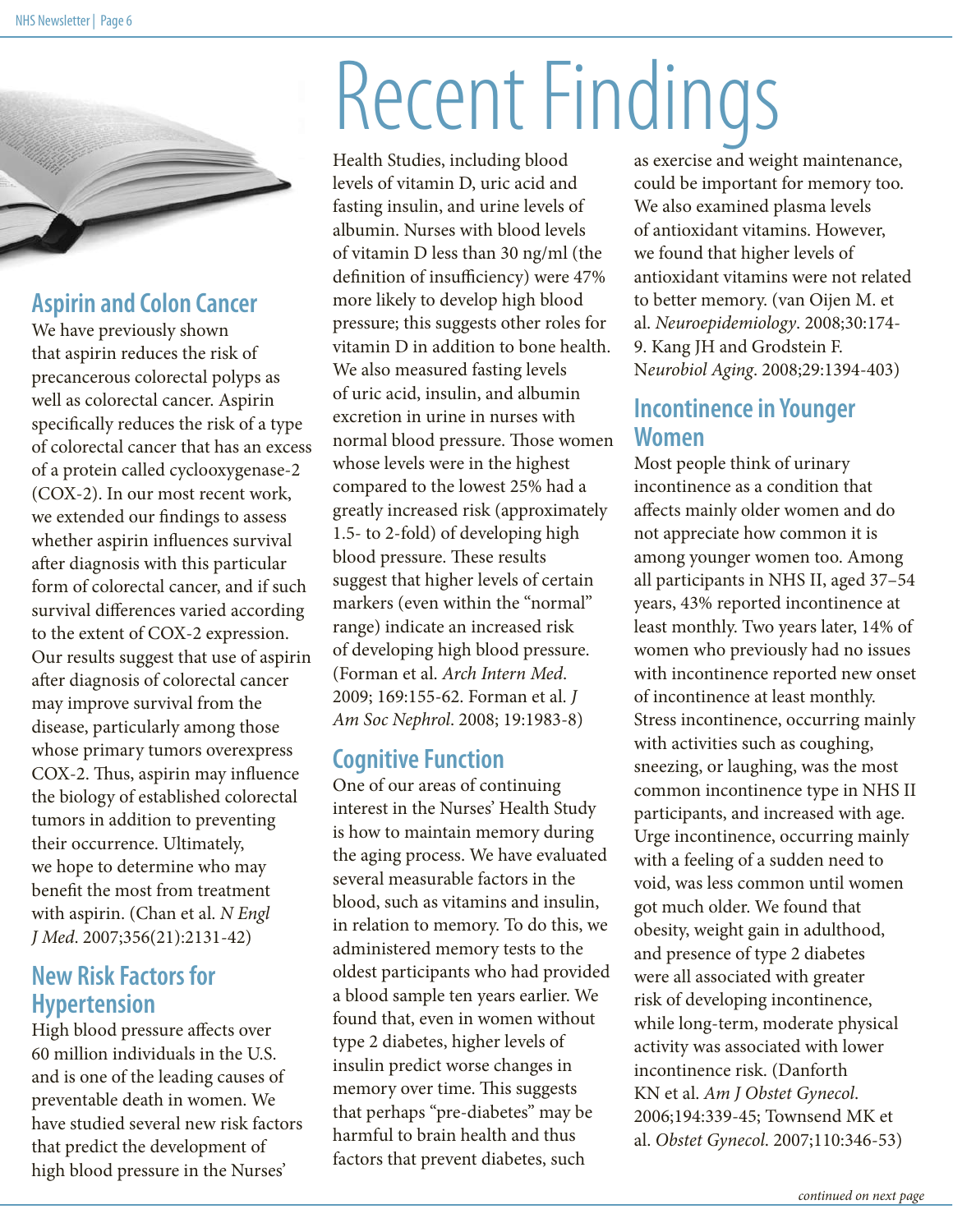*continued from page 6*

### Genome-Wide Association Studies and Data Sharing

In the past year our involvement in genome-wide association studies (GWAS) has led to many exciting findings. In a GWAS, we study at one time many thousands of gene variants to identify chromosomal regions associated with risk of various diseases. Through our partnership with the National Cancer Institute's Cancer Genetic Markers of Susceptibility (CGEMS) initiative, we were the foundational study in the first U.S. GWAS of breast cancer (see Recent Findings article at right for an update on breast cancer risk).

Because of the extensive information you have given us over so many years, we can also use this genome-wide data to examine other conditions. For instance, last year we published the discovery of several new genes associated with hair color and skin sensitivity to sunlight based on information you gave us back in 1982. It turns out that these genes are involved in susceptibility to skin cancers. As another example, we have been able to contribute to even larger "meta-analyses" of several such studies that have led to the identification of dozens of new genes associated with weight and height.

Due to the value of pooling data from multiple studies, the National Institutes of Health (NIH) has mandated that data from these studies be deposited in a controlled-access database. Of course, any data we send to this database are completely devoid of any personal identifiers (e.g., your year of birth, address, or zipcode). NIH also restricts access to only qualified researchers who can show an appropriate scientific use for the data, and who commit to maintaining the confidentiality of the de-identified data. If you have questions about these NIH/GWAS studies, or wish to withdraw from them in the future, please send an email to **nhsgwas@channing.harvard.edu** or write us at NHS NIH/GWAS Studies, 181 Longwood Ave, Boston, MA 02115. One of our researchers can answer any questions you may have.

We are sometimes asked whether the genetic results can be returned to participants. As described when you gave us a blood or cheek cell sample, the tests we do are for research purposes only. The tests are not as tightly controlled as clinical tests, and most of the laboratories doing the testing are not clinically certified to return results to patients. Thus, we cannot return results. We will of course continue to report our latest findings in each annual newsletter. NHS

For more information regarding GWAS analyses please read "From Darwin's<br>Finches to Canaries in the Coal Mine — Mining the Genome for New Biology"<br>by NHS researcher David Hunter and others,<br>available at **http://content.nejm** *Finches to Canaries in the Coal Mine — Mining the Genome for New Biology" by NHS researcher David Hunter and others, available at http://content.nejm.org*

#### **Genes and Breast Cancer**

With colleagues, we reported the discovery of two new areas in the genome that are associated with a small increase in risk of breast cancer. Though we presently know little about the first variant, the second variant is located within a gene on chromosome 14 that is involved in DNA repair, called RAD51L1. Though defects in DNA repair are known to underlie some rare familial forms of breast cancer, this is the first time that a common variant in such a gene has been associated with breast cancer.

March 29. Epub ahead of print.) NHS With discoveries that we and others have made over the past two years there are now 14 common genetic variants that are associated with small increases in breast cancer risk. As more variants are discovered, it may be possible in the future to test for their presence in individual women to obtain a personalized score for inherited genetic risk. In the interim, these genes give us new opportunities to expand our understanding of the biological mechanisms of breast cancer. (Thomas et al. *Nat Gen*. 2009,